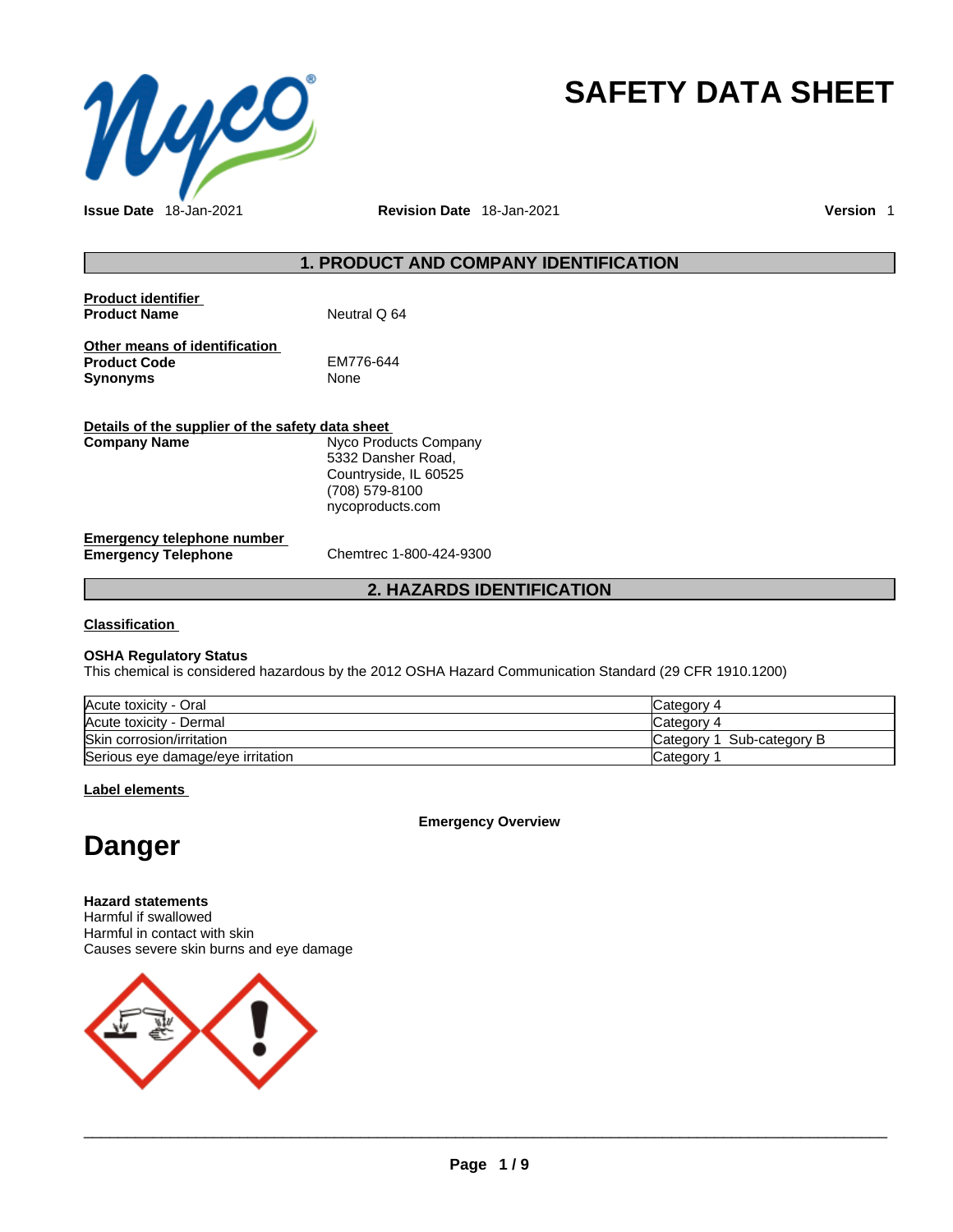#### **Appearance** Clear Blue **Physical state** Liquid **Odor** Pleasant

### **Precautionary Statements - Prevention**

Do not get in eyes, on skin, or on clothing Wash face, hands and any exposed skin thoroughly after handling Do not eat, drink or smoke when using this product Wear protective gloves/protective clothing/eye protection/face protection

### **Precautionary Statements - Response**

Specific Treatment (See Section 4 on the SDS)

IF IN EYES: Rinse cautiously with water for several minutes. Remove contact lenses, if present and easy to do. Continue rinsing Immediately call a POISON CENTER or doctor/physician

IF ON SKIN (or hair): Remove/Take off immediately all contaminated clothing. Rinse skin with water/shower

If irritation persists or burns occur, get medical attention

IF INHALED: Move person to fresh air. If person is not breathing, call 911 or an ambulance, then give artifical respiration,

preferable by mouth-to-mouth, if possible. Call a poison control center or doctor for further treatment advice.

IF SWALLOWED: Have a person sip a glass of water if able to swallow. Do not induce vomiting unless told to do so by a poison control center. Do not give anything by mouth to an unconscious person. Call a poison control center or doctor immediately for treatment advice.

### **Precautionary Statements - Storage**

Store only in original container. Keep this product under locked storage sufficient to make it inaccessible to children or persons unfamiliar with its proper use.

### **Precautionary Statements - Disposal**

Dispose of contents/container to an approved waste disposal plant

### **Hazards not otherwise classified (HNOC)**

### **Other Information**

• Very toxic to aquatic life with long lasting effects

Unknown Acute Toxicity 0.05275% of the mixture consists of ingredient(s) of unknown toxicity

### **3. COMPOSITION/INFORMATION ON INGREDIENTS**

| <b>Chemical Name</b>                             | CAS No.    | Weight-% | <b>Trade Secret</b> |
|--------------------------------------------------|------------|----------|---------------------|
| Alkyl (C12-16) dimethyl benzyl ammonium chloride | 68424-85-1 | 1-0      |                     |
| Octyl decyl dimethyl ammonium chloride           | 32426-11-2 | нg       |                     |
| Ethanol                                          | 64-17-5    | I -: 1   |                     |
| Dioctyl dimethyl ammonium chloride               | 5538-94-3  |          |                     |
| Didecyl Dimethyl Ammonium Chloride               | 7173-51-5  | 1 -      |                     |

\*The exact percentage (concentration) of composition has been withheld as a trade secret.

### **4. FIRST AID MEASURES**

| <b>First aid measures</b> |                                                                                                                                                         |
|---------------------------|---------------------------------------------------------------------------------------------------------------------------------------------------------|
| <b>General advice</b>     | Have the product container or label with you when calling a poison control center or doctor,<br>or going for treatment.                                 |
| <b>Skin Contact</b>       | Wash off immediately with soap and plenty of water while removing all contaminated<br>clothes and shoes. If skin irritation persists, call a physician. |
| Eye contact               | Rinse thoroughly with plenty of water for at least 15 minutes, lifting lower and upper eyelids.<br>Consult a physician.                                 |
| <b>Inhalation</b>         | Remove victim to fresh air and keep at rest in a position comfortable for breathing. Get<br>medical attention for any breathing difficulty.             |
| Ingestion                 | Rinse mouth. Do NOT induce vomiting. Never give anything by mouth to an unconscious                                                                     |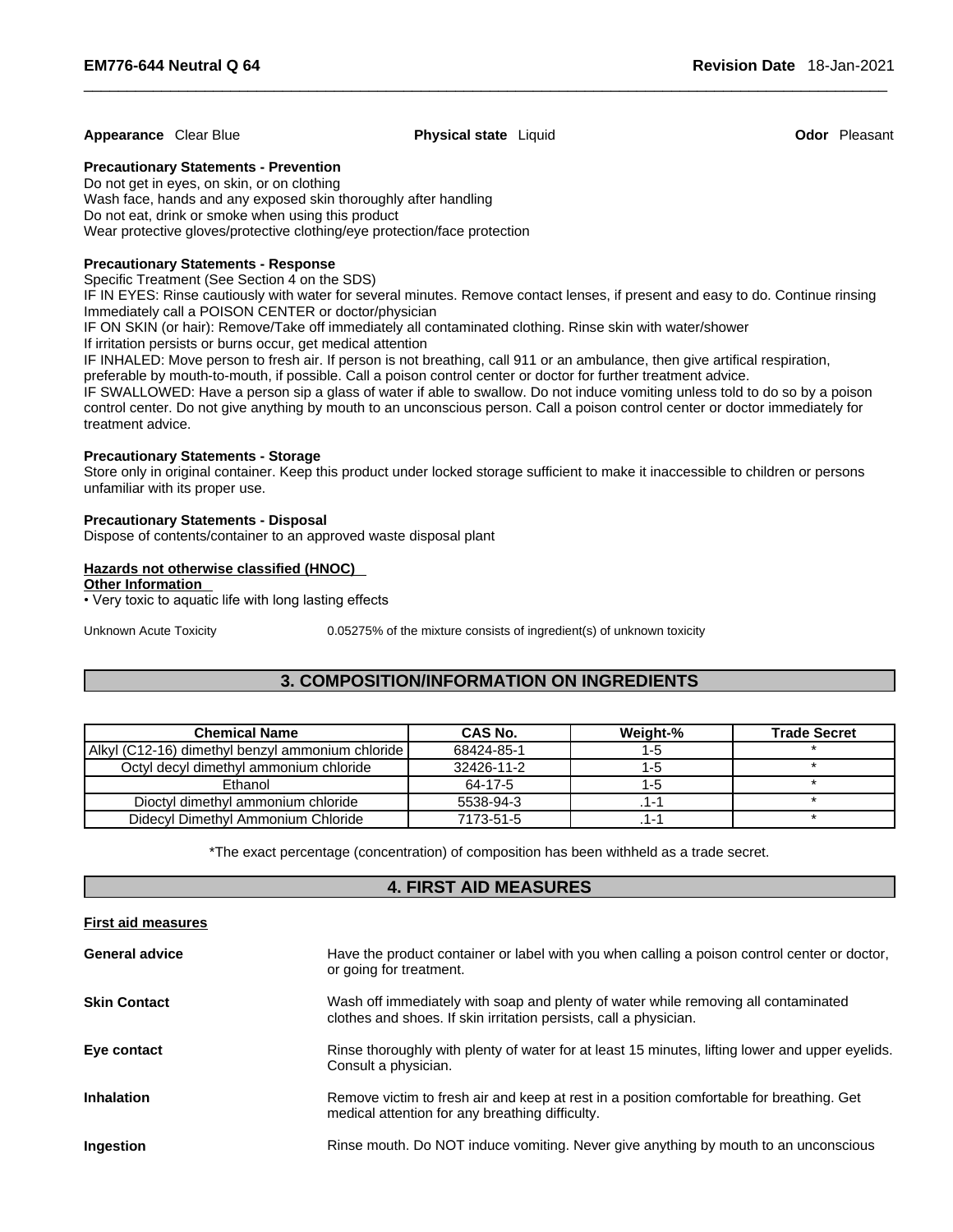| <b>EM776-644 Neutral Q 64</b>                                                                            | <b>Revision Date</b> 18-Jan-2021                                                                                                                                                                                                                                                                                                                                                                                                                                                                                                                       |
|----------------------------------------------------------------------------------------------------------|--------------------------------------------------------------------------------------------------------------------------------------------------------------------------------------------------------------------------------------------------------------------------------------------------------------------------------------------------------------------------------------------------------------------------------------------------------------------------------------------------------------------------------------------------------|
|                                                                                                          | person. Call a physician immediately.                                                                                                                                                                                                                                                                                                                                                                                                                                                                                                                  |
|                                                                                                          | Most important symptoms and effects, both acute and delayed                                                                                                                                                                                                                                                                                                                                                                                                                                                                                            |
| Symptoms                                                                                                 | Any additional important symptoms and effects are described in Section 11: Toxicology<br>Information.                                                                                                                                                                                                                                                                                                                                                                                                                                                  |
|                                                                                                          | Indication of any immediate medical attention and special treatment needed                                                                                                                                                                                                                                                                                                                                                                                                                                                                             |
| Note to physicians                                                                                       | Probable mucosal damage may contraindictate the use of gastric lavage. Treatment based<br>on judgment of the physician in response to reactions of the patient. Treat symptomatically.                                                                                                                                                                                                                                                                                                                                                                 |
|                                                                                                          | <b>5. FIRE-FIGHTING MEASURES</b>                                                                                                                                                                                                                                                                                                                                                                                                                                                                                                                       |
| Suitable extinguishing media                                                                             | Use extinguishing measures that are appropriate to local circumstances and the surrounding environment.                                                                                                                                                                                                                                                                                                                                                                                                                                                |
|                                                                                                          | Unsuitable extinguishing media Caution: Use of water spray when fighting fire may be inefficient.                                                                                                                                                                                                                                                                                                                                                                                                                                                      |
| Specific hazards arising from the chemical<br>No Information available.                                  |                                                                                                                                                                                                                                                                                                                                                                                                                                                                                                                                                        |
| <b>Explosion data</b><br>Sensitivity to Mechanical Impact None.<br>Sensitivity to Static Discharge None. |                                                                                                                                                                                                                                                                                                                                                                                                                                                                                                                                                        |
| Protective equipment and precautions for firefighters<br>protective gear.                                | As in any fire, wear self-contained breathing apparatus pressure-demand, MSHA/NIOSH (approved or equivalent) and full                                                                                                                                                                                                                                                                                                                                                                                                                                  |
|                                                                                                          | <b>6. ACCIDENTAL RELEASE MEASURES</b>                                                                                                                                                                                                                                                                                                                                                                                                                                                                                                                  |
|                                                                                                          | Personal precautions, protective equipment and emergency procedures                                                                                                                                                                                                                                                                                                                                                                                                                                                                                    |
| <b>Personal precautions</b>                                                                              | Use personal protective equipment as required.                                                                                                                                                                                                                                                                                                                                                                                                                                                                                                         |
| <b>Environmental precautions</b>                                                                         |                                                                                                                                                                                                                                                                                                                                                                                                                                                                                                                                                        |
| <b>Environmental precautions</b>                                                                         | Do not discharge effluent containing this product into lakes, streams, ponds, estuaries,<br>oceans or other water unless in accordance with the requirements of a National Pollutant<br>Discharge Elimination System (NPDES) permit and the permitting authority has been<br>notified in writing prior to the discharge. Do not discharge effluent containing this product<br>to sewer systems withour previously notifying the local sewage treatment plant authority.<br>For guidance, contact your State water board or Regional office of the EPA. |
| Methods and material for containment and cleaning up                                                     |                                                                                                                                                                                                                                                                                                                                                                                                                                                                                                                                                        |
|                                                                                                          |                                                                                                                                                                                                                                                                                                                                                                                                                                                                                                                                                        |

**Methods for containment** Prevent further leakage or spillage if safe to do so. **Large Spills:** Dike or dam spill. Absorb with earth, sand or other non-combustible material and transfer to containers for later disposal.

**Methods for cleaning up** Pick up and transfer to properly labeled containers.

### **7. HANDLING AND STORAGE**

### **Precautions for safe handling**

**Advice on safe handling** Use only with adequate ventilation and in closed systems. Use personal protective equipment as required.

### **Conditions for safe storage, including any incompatibilities**

**Storage Conditions** Keep containers tightly closed in a dry, cool and well-ventilated place.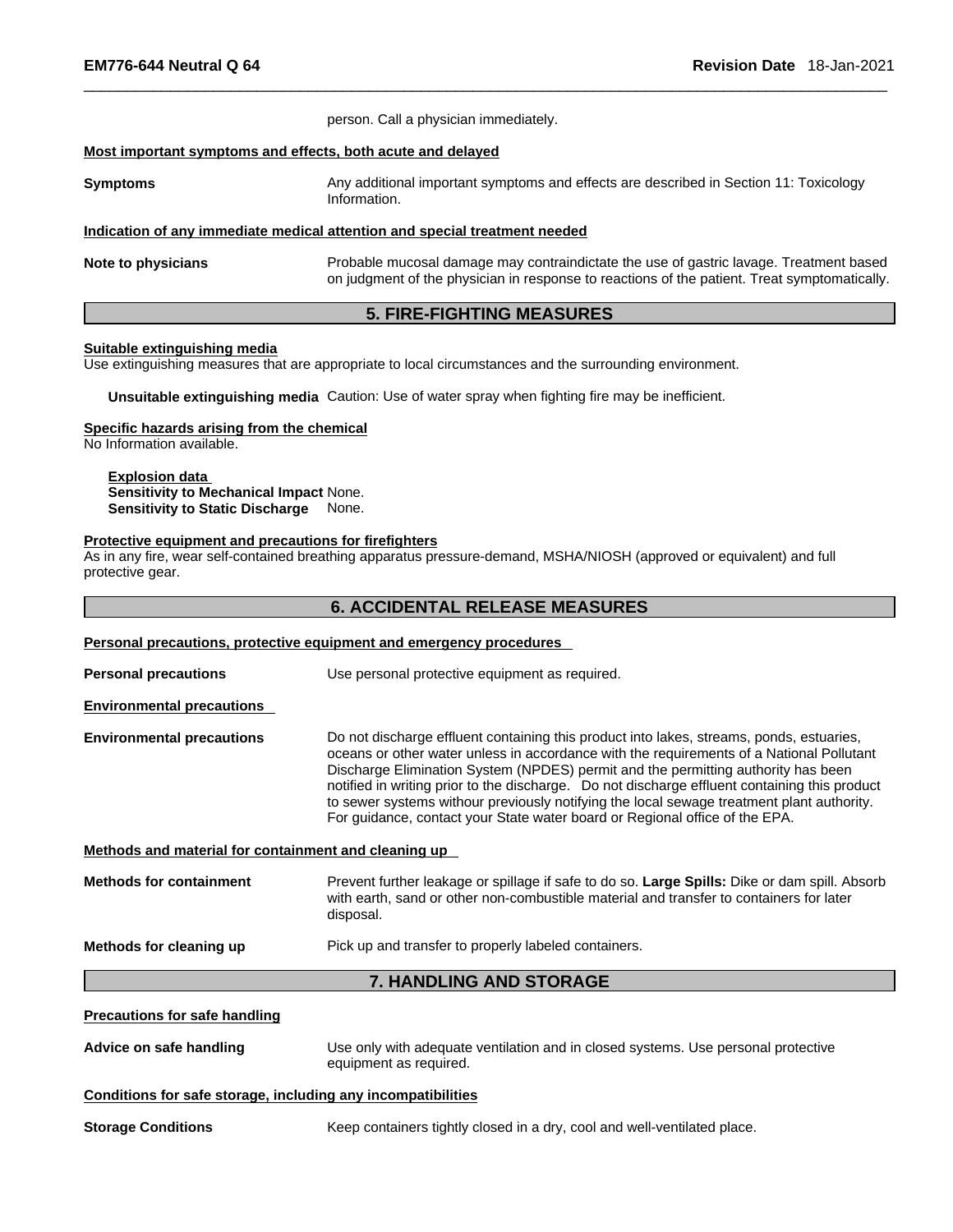**Incompatible materials Anionic surfactants.** 

### **8. EXPOSURE CONTROLS/PERSONAL PROTECTION**

**Control parameters** 

#### **Exposure Guidelines** .

| <b>Chemical Name</b> | <b>ACGIH TLV</b>             | <b>OSHA PEL</b>                       | <b>NIOSH IDLH</b>           |
|----------------------|------------------------------|---------------------------------------|-----------------------------|
| Ethanol              | STEL: 1000 ppm               | TWA: 1000 ppm                         | IDLH: 3300 ppm              |
| 64-17-5              |                              | TWA: 1900 mg/m <sup>3</sup>           | TWA: 1000 ppm               |
|                      |                              | (vacated) TWA: 1000 ppm               | TWA: 1900 mg/m <sup>3</sup> |
|                      |                              | (vacated) TWA: $1900 \text{ mg/m}^3$  |                             |
| Sodium Hydroxide     | Ceiling: 2 mg/m <sup>3</sup> | TWA: $2 \text{ mg/m}^3$               | IDLH: $10 \text{ mg/m}^3$   |
| 1310-73-2            |                              | (vacated) Ceiling: $2 \text{ mg/m}^3$ | Ceiling: $2 \text{ mg/m}^3$ |

*NIOSH IDLH Immediately Dangerous to Life or Health* 

**Other Information** Vacated limits revoked by the Court of Appeals decision in AFL-CIO v.OSHA, 965 F.2d 962 (11th Cir., 1992).

### **Appropriate engineering controls**

| <b>Engineering Controls</b> | Showers, Eyewash stations & Ventilation systems. |  |
|-----------------------------|--------------------------------------------------|--|
|-----------------------------|--------------------------------------------------|--|

**Individual protection measures, such as personal protective equipment**

| <b>Eye/face protection</b> | Wear safety glasses with side shields (or goggles). Wear a face shield if splashing hazard |
|----------------------------|--------------------------------------------------------------------------------------------|
|                            | exists.                                                                                    |
|                            |                                                                                            |

- **Skin and body protection** Wear impervious protective clothing, including boots, gloves, lab coat, apron or coveralls, as appropriate, to prevent skin contact.
- **Respiratory protection** Ensure adequate ventilation, especially in confined areas. If exposure limits are exceeded or irritation is experienced, NIOSH/MSHA approved respiratory protection should be worn. Positive-pressure supplied air respirators may be required for high airborne contaminant concentrations. Respiratory protection must be provided in accordance with current local regulations.
- **General Hygiene** Do not eat, drink or smoke when using this product. Wash face, hands and any exposed skin thoroughly after handling. Handle in accordance with good industrial hygiene and safety practice.

### **9. PHYSICAL AND CHEMICAL PROPERTIES**

### **Information on basic physical and chemical properties**

| Liquid                   |                            |
|--------------------------|----------------------------|
| Clear Blue               |                            |
| <b>Blue</b>              |                            |
| Pleasant                 |                            |
| No Information available |                            |
| <b>Values</b>            | <b>Remarks</b><br>• Method |
| $6.0 - 8.0$              |                            |
| 1.01                     |                            |
| $< 25$ cP @ 25°C         |                            |
| No Information available |                            |
| Above 200°F              |                            |
| $< 212$ ° F              |                            |
| No Information available |                            |
| No data available        |                            |
|                          |                            |
| No Information available |                            |
| No Information available |                            |
|                          |                            |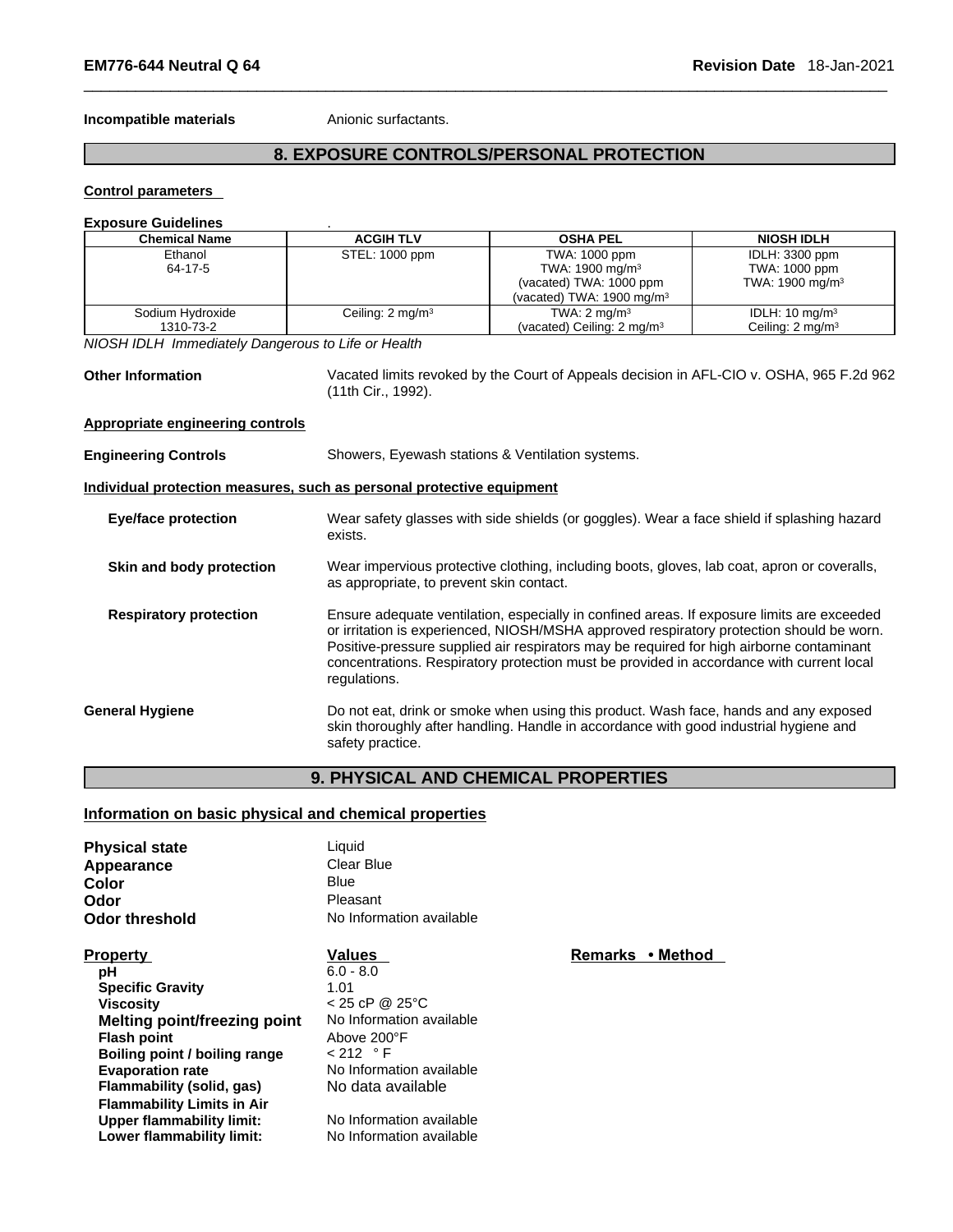| <b>EM776-644 Neutral Q 64</b> | 18-Jan-2021<br><b>Revision Date</b> |
|-------------------------------|-------------------------------------|
|                               |                                     |

| Vapor pressure                   | No Information available |
|----------------------------------|--------------------------|
| Vapor density                    | No Information available |
| <b>Water solubility</b>          | Complete                 |
| <b>Partition coefficient</b>     | No Information available |
| <b>Autoignition temperature</b>  | No Information available |
| <b>Decomposition temperature</b> | No Information available |

### **Other Information**

**Density Lbs/Gal** 8.41<br> **VOC Content (%)** 1.085 **VOC** Content (%)

### **10. STABILITY AND REACTIVITY**

### **Reactivity**

No data available

### **Chemical stability**

Stable under recommended storage conditions.

#### **Possibility of Hazardous Reactions**

None under normal processing.

## **Conditions to avoid**

Extremes of temperature and direct sunlight.

### **Incompatible materials**

Anionic surfactants.

### **Hazardous Decomposition Products**

Oxides of carbon and nitrogen.

### **11. TOXICOLOGICAL INFORMATION**

### **Information on likely routes of exposure**

### **Product Information**

| <b>Inhalation</b>   | Avoid breathing vapors or mists. Inhalation of vapors in high concentration may cause<br>irritation of respiratory system.                                                                                                               |
|---------------------|------------------------------------------------------------------------------------------------------------------------------------------------------------------------------------------------------------------------------------------|
| Eye contact         | Irritating to eyes.                                                                                                                                                                                                                      |
| <b>Skin Contact</b> | Avoid contact with skin. Corrosive. Contact with skin may cause severe irritation and burns.                                                                                                                                             |
| Ingestion           | Harmful if swallowed. Ingestion causes acute irritation and burns to the mucous<br>membranes of the mouth, trachea, esophagus and stomach. May cause gastro intestinal<br>irritation. Ingestion may cause nausea, vomiting, or diarrhea. |

| <b>Chemical Name</b>                              | Oral LD50            | <b>Dermal LD50</b>      | <b>Inhalation LC50</b>   |
|---------------------------------------------------|----------------------|-------------------------|--------------------------|
| Alkyl (C12-16) dimethyl benzyl                    | $= 426$ mg/kg (Rat)  | $= 2300$ mg/kg (Rabbit) |                          |
| lammonium chloride                                | $= 850$ mg/kg (Rat)  | $= 1420$ mg/kg (Rat)    |                          |
| 68424-85-1                                        | $= 240$ mg/kg (Rat)  |                         |                          |
| Octyl decyl dimethyl ammonium<br><b>Ichloride</b> | $= 405$ mg/kg (Rat)  | $= 740$ mg/kg (Rat)     |                          |
| 32426-11-2                                        |                      |                         |                          |
| Ethanol                                           | $= 7060$ mg/kg (Rat) |                         | $= 124.7$ mg/L (Rat) 4 h |
| 64-17-5                                           |                      |                         |                          |
| Dioctyl dimethyl ammonium chloride                | $= 405$ mg/kg (Rat)  | $= 740$ mg/kg (Rat)     |                          |
| 5538-94-3                                         |                      |                         |                          |
| Didecyl Dimethyl Ammonium                         | $= 84$ mg/kg (Rat)   |                         |                          |
| Chloride                                          |                      |                         |                          |
| 7173-51-5                                         |                      |                         |                          |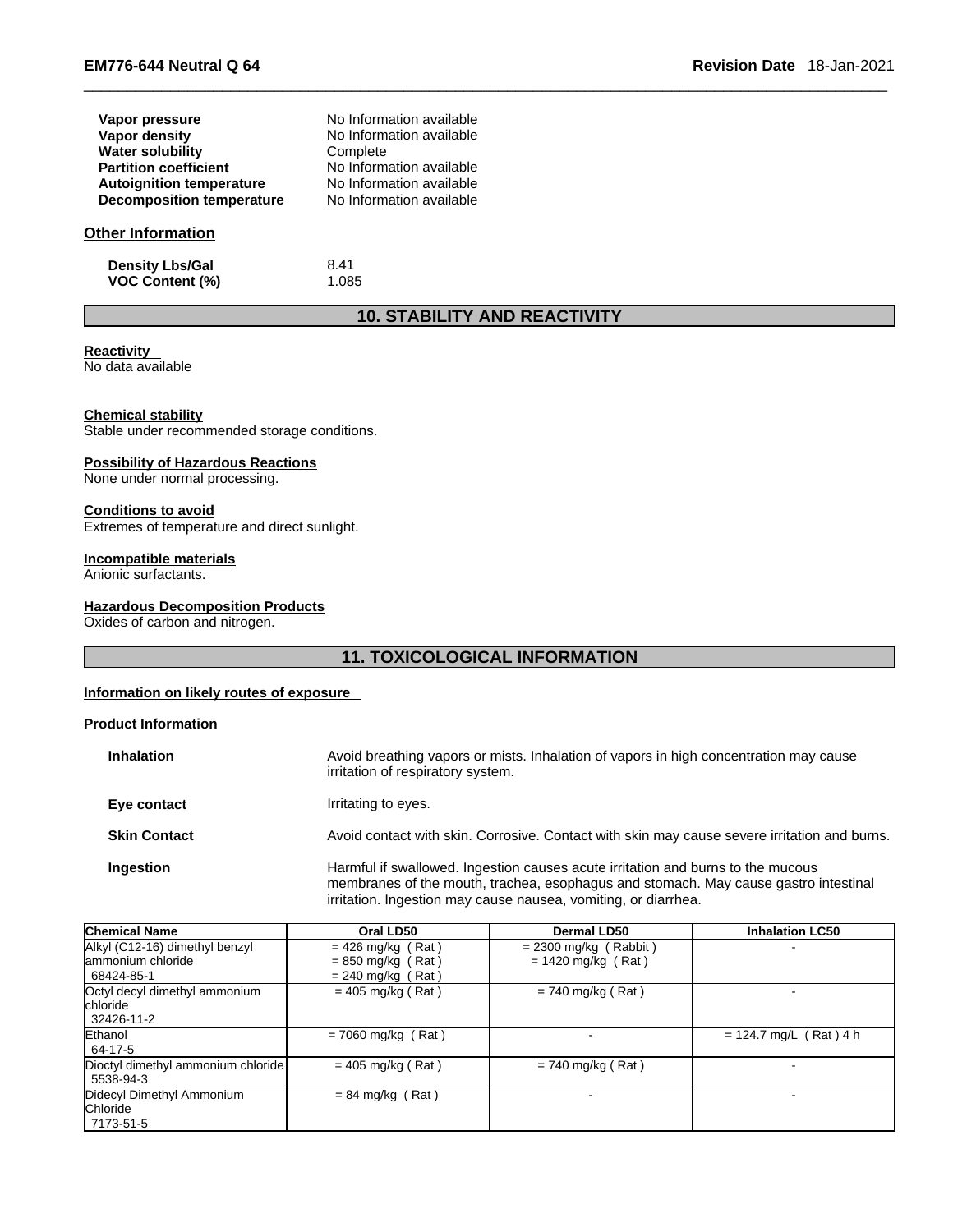### **Information on toxicological effects**

**Symptoms** No Information available.

### **Delayed and immediate effects as well as chronic effects from short and long-term exposure**

| <b>Sensitization</b>          |  |
|-------------------------------|--|
| <b>Germ cell mutagenicity</b> |  |
| Carcinogenicity               |  |

**No Information available.** 

**No Information available.** 

The table below indicates whether each agency has listed any ingredient as a carcinogen. Ethanol has been shown to be carcinogenic in long-term studies only when consumed as alcoholic beverage.

| <b>Chemical Name</b>              | <b>ACGIH</b>                                                                       | <b>IARC</b>               | <b>NTP</b>                                                                                                                                                                                                                                                                                                                                             | <b>OSHA</b> |  |
|-----------------------------------|------------------------------------------------------------------------------------|---------------------------|--------------------------------------------------------------------------------------------------------------------------------------------------------------------------------------------------------------------------------------------------------------------------------------------------------------------------------------------------------|-------------|--|
| Ethanol                           | A <sub>3</sub>                                                                     | Group 1                   | Known                                                                                                                                                                                                                                                                                                                                                  | X           |  |
| 64-17-5                           |                                                                                    |                           |                                                                                                                                                                                                                                                                                                                                                        |             |  |
|                                   | ACGIH (American Conference of Governmental Industrial Hygienists)                  |                           |                                                                                                                                                                                                                                                                                                                                                        |             |  |
| A3 - Animal Carcinogen            |                                                                                    |                           |                                                                                                                                                                                                                                                                                                                                                        |             |  |
|                                   | IARC (International Agency for Research on Cancer)                                 |                           |                                                                                                                                                                                                                                                                                                                                                        |             |  |
| Group 1 - Carcinogenic to Humans  |                                                                                    |                           |                                                                                                                                                                                                                                                                                                                                                        |             |  |
| NTP (National Toxicology Program) |                                                                                    |                           |                                                                                                                                                                                                                                                                                                                                                        |             |  |
| Known - Known Carcinogen          |                                                                                    |                           |                                                                                                                                                                                                                                                                                                                                                        |             |  |
|                                   | OSHA (Occupational Safety and Health Administration of the US Department of Labor) |                           |                                                                                                                                                                                                                                                                                                                                                        |             |  |
| X - Present                       |                                                                                    |                           |                                                                                                                                                                                                                                                                                                                                                        |             |  |
| <b>Reproductive toxicity</b>      |                                                                                    | No Information available. |                                                                                                                                                                                                                                                                                                                                                        |             |  |
| <b>STOT - single exposure</b>     |                                                                                    | No Information available. |                                                                                                                                                                                                                                                                                                                                                        |             |  |
| <b>STOT - repeated exposure</b>   |                                                                                    | No Information available. |                                                                                                                                                                                                                                                                                                                                                        |             |  |
| <b>Chronic toxicity</b>           | reproductive toxin.                                                                |                           | Ethanol has been shown to be a reproductive toxin only when consumed as an alcoholic<br>beverage. Ethanol has been shown to be carcinogenic in long-term studies only when<br>consumed as alcoholic beverage. May cause adverse effects on the bone marrow and<br>blood-forming system. May cause adverse liver effects. Contains a known or suspected |             |  |
| <b>Target organ effects</b>       | Skin.                                                                              |                           | Blood, Central nervous system, EYES, Liver, Reproductive System, Respiratory system,                                                                                                                                                                                                                                                                   |             |  |
| <b>Aspiration hazard</b>          | No Information available.                                                          |                           |                                                                                                                                                                                                                                                                                                                                                        |             |  |
|                                   | Numerical measures of toxicity - Product Information                               |                           |                                                                                                                                                                                                                                                                                                                                                        |             |  |
| <b>Unknown Acute Toxicity</b>     |                                                                                    |                           | 0.05275% of the mixture consists of ingredient(s) of unknown toxicity                                                                                                                                                                                                                                                                                  |             |  |
|                                   |                                                                                    |                           |                                                                                                                                                                                                                                                                                                                                                        |             |  |

**The following values are calculated based on chapter 3.1 of the GHS document** .**ATEmix (oral)** 10,847.50<br> **ATEmix (dermal)** 35,601.40 **ATEmix (dermal)**35,601.40 **ATEmix (inhalation-dust/mist)** 

### **12. ECOLOGICAL INFORMATION**

### **Ecotoxicity**

0.05275% of the mixture consists of components(s) of unknown hazards to the aquatic environment

| <b>Chemical Name</b>           | Algae/aquatic plants   | Fish                                | Crustacea                        |
|--------------------------------|------------------------|-------------------------------------|----------------------------------|
| Alkyl (C12-16) dimethyl benzyl |                        | 0.223 - 0.46: 96 h Lepomis          |                                  |
| ammonium chloride              |                        | macrochirus mg/L LC50 static        |                                  |
| 68424-85-1                     |                        | 0.823 - 1.61: 96 h Oncorhynchus     |                                  |
|                                |                        | mykiss mg/L LC50 static             |                                  |
|                                |                        | 1.3: 96 h Poecilia reticulata mg/L  |                                  |
|                                |                        | LC50 semi-static                    |                                  |
|                                |                        | 2.4: 96 h Oryzias latipes mg/L LC50 |                                  |
|                                |                        | semi-static                         |                                  |
| Ethanol                        |                        | 12.0 - 16.0: 96 h Oncorhynchus      | 9268 - 14221: 48 h Daphnia magna |
| 64-17-5                        |                        | mykiss mL/L LC50 static             | mg/L LC50                        |
|                                |                        | 13400 - 15100: 96 h Pimephales      | 2: 48 h Daphnia magna mg/L EC50  |
|                                |                        | promelas mg/L LC50 flow-through     | <b>Static</b>                    |
|                                |                        | 100: 96 h Pimephales promelas       |                                  |
|                                |                        | mg/L LC50 static                    |                                  |
| Tetrasodium EDTA               | 1.01: 72 h Desmodesmus | 41: 96 h Lepomis macrochirus mg/L   |                                  |
| 64-02-8                        | subspicatus mg/L EC50  | LC50 static                         |                                  |
|                                |                        | 59.8: 96 h Pimephales promelas      |                                  |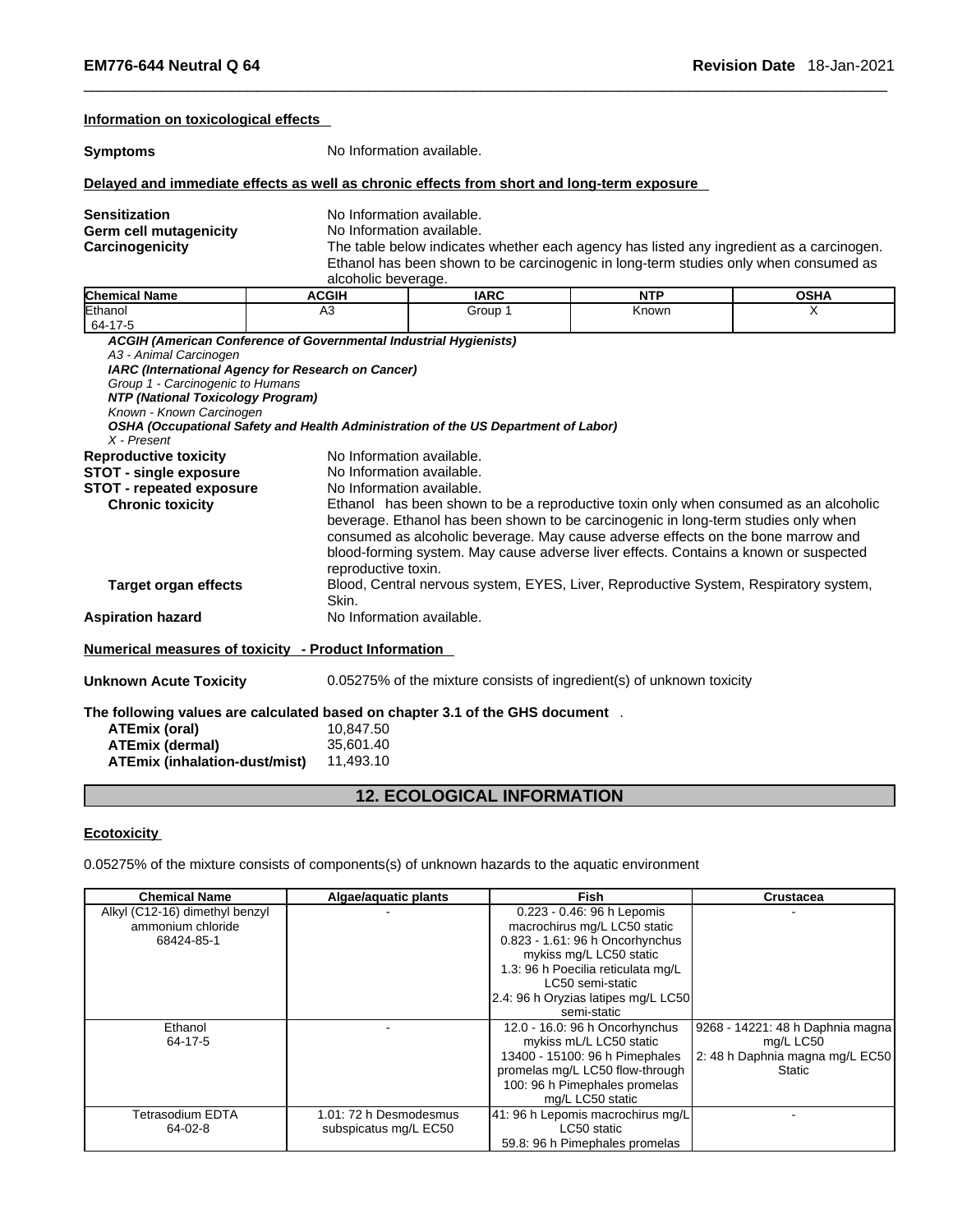|                                                    | mg/L LC50 static                                                                                                                                                                                                                                                                                                                                                                                                                                                                                                                                                       |                                             |
|----------------------------------------------------|------------------------------------------------------------------------------------------------------------------------------------------------------------------------------------------------------------------------------------------------------------------------------------------------------------------------------------------------------------------------------------------------------------------------------------------------------------------------------------------------------------------------------------------------------------------------|---------------------------------------------|
| Didecyl Dimethyl Ammonium<br>Chloride<br>7173-51-5 | 0.97: 96 h Danio rerio mg/L LC50<br>semi-static                                                                                                                                                                                                                                                                                                                                                                                                                                                                                                                        |                                             |
| Citric Acid<br>77-92-9                             | 1516: 96 h Lepomis macrochirus<br>mg/L LC50                                                                                                                                                                                                                                                                                                                                                                                                                                                                                                                            |                                             |
| Sodium Hydroxide<br>1310-73-2                      | 45.4: 96 h Oncorhynchus mykiss<br>mg/L LC50 static                                                                                                                                                                                                                                                                                                                                                                                                                                                                                                                     |                                             |
| Trisodium nitrilotriacetate<br>5064-31-3           | 175 - 225: 96 h Lepomis<br>macrochirus mg/L LC50 static<br>560 - 1000: 96 h Oryzias latipes<br>mg/L LC50<br>560 - 1000: 96 h Oryzias latipes<br>mg/L LC50 semi-static<br>560 - 1000: 96 h Poecilia reticulata<br>mg/L LC50<br>560 - 1000: 96 h Poecilia reticulata<br>mg/L LC50 semi-static<br>72 - 133: 96 h Oncorhynchus<br>mykiss mg/L LC50 static<br>93 - 170: 96 h Pimephales promelas<br>mg/L LC50 flow-through<br>114: 96 h Pimephales promelas<br>mg/L LC50<br>252: 96 h Lepomis macrochirus<br>mg/L LC50<br>470: 96 h Pimephales promelas<br>mg/L LC50 static | 560 - 1000: 48 h Daphnia magna<br>mg/L LC50 |

### **Persistence and degradability**

No Information available.

#### **Bioaccumulation**

Bioaccumulative potential.

| <b>Chemical Name</b> | $- - -$<br>.<br><b>Partition</b><br>coefficient |
|----------------------|-------------------------------------------------|
| Ethanol              | ר ג∩<br>ےن.∪                                    |
| 64-17-5<br>- 1       |                                                 |

**Other adverse effects** This pesticide is toxic to fish and aquatic invertebrates.

### **13. DISPOSAL CONSIDERATIONS**

#### **Waste treatment methods**

**Disposal of wastes** Pesticide wastes are acutely hazardous. Improper disposal of excess pesticide, spray mixture, or rinsate is a violation of Federal Law. If these wastes can not be disposed of by use according to label instructions, contact your State Pesticide or Environmental Control Agency, or the Hazardous Waste representative at the nearest EPA Regional Office for guidance. **Contaminated packaging Monrefillable container. Do not reuse or refill this container. Clean container promptly after** emptying. Triple rinse empty container with water. Then offer for recycling or reconditioning. If not available, puncture and dispose in a sanitary landfill.

This product contains one or more substances that are listed with the State of California as a hazardous waste.

| <b>Chemical Name</b> | California Hazardous Waste Status |
|----------------------|-----------------------------------|
| Ethanol              | Toxic                             |
| 64-17-5              | lanitable                         |
|                      |                                   |

### **14. TRANSPORT INFORMATION**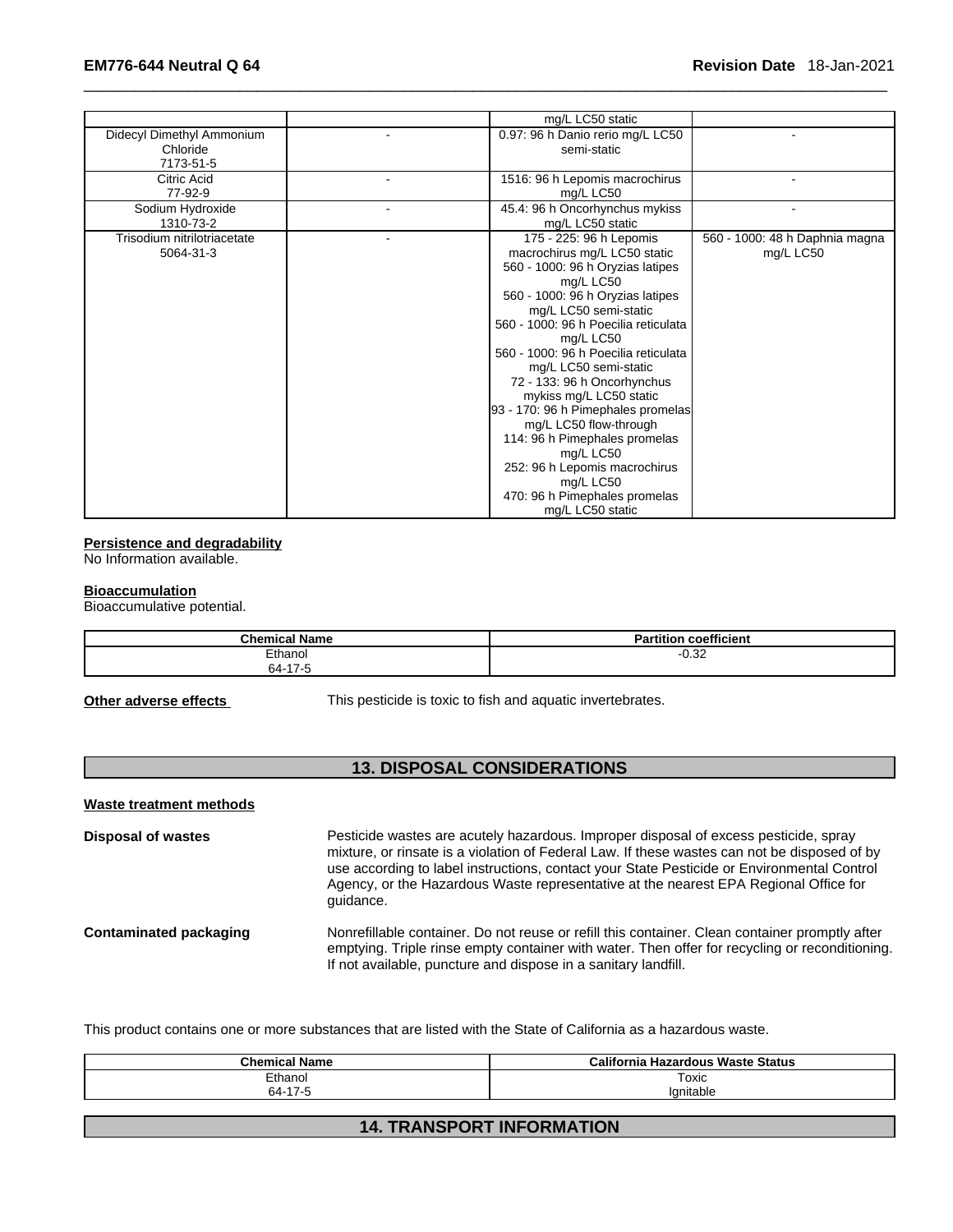The basic description below is specific to the container size. This information is provided for at a glance DOT information. Please refer to the container and/or shipping papers for the appropriate shipping description before tendering this material for shipment. For additional information, please contact the distributor listed in section 1 of this SDS.

### **DOT**

| UN/ID No.                                        | UN1903                                                                                             |
|--------------------------------------------------|----------------------------------------------------------------------------------------------------|
| Proper shipping name                             | Disinfectants, liquid, corrosive, n.o.s.                                                           |
| <b>Hazard Class</b>                              | 8                                                                                                  |
| <b>Packing Group</b>                             |                                                                                                    |
| <b>Special Provisions</b>                        | B <sub>2</sub> , IB <sub>2</sub> , T <sub>7</sub> , T <sub>P2</sub>                                |
| <b>Description</b>                               | UN1903, Disinfectants, liquid, corrosive, n.o.s. (contains Quaternary Ammonium<br>Compound), 8, II |
| <b>Emergency Response Guide</b><br><b>Number</b> | 153                                                                                                |
| TDG                                              |                                                                                                    |
| UN/ID No.                                        | UN1903                                                                                             |
| Proper shipping name                             | Disinfectants, liquid, corrosive, n.o.s.                                                           |
| <b>Hazard Class</b>                              | 8                                                                                                  |
| <b>Packing Group</b>                             |                                                                                                    |
| <b>Description</b>                               | UN1903, Disinfectant, liquid, corrosive, n.o.s. (contains Quarternary Ammonium<br>Compound), 8, II |

### **15. REGULATORY INFORMATION**

| <b>International Inventories</b> |          |  |
|----------------------------------|----------|--|
| TSCA                             | Complies |  |
| <b>DSL/NDSL</b>                  | Complies |  |

#### **Legend:**

**TSCA** - United States Toxic Substances Control Act Section 8(b) Inventory **DSL/NDSL** - Canadian Domestic Substances List/Non-Domestic Substances List

### **US Federal Regulations**

### **SARA 313**

Section 313 of Title III of the Superfund Amendments and Reauthorization Act of 1986 (SARA). This product does not contain any chemicals which are subject to the reporting requirements of the Act and Title 40 of the Code of Federal Regulations, Part 372

#### **SARA 311/312 Hazard Categories**

| Acute health hazard               | No. |
|-----------------------------------|-----|
| <b>Chronic Health Hazard</b>      | No. |
| Fire hazard                       | N٥  |
| Sudden release of pressure hazard | N٥  |
| <b>Reactive Hazard</b>            | No  |

#### **CWA (Clean WaterAct)**

This product does not contain any substances regulated as pollutants pursuant to the Clean Water Act (40 CFR 122.21 and 40 CFR 122.42)

#### **CERCLA**

This material, as supplied, does not contain any substances regulated as hazardous substances under the Comprehensive Environmental Response Compensation and Liability Act (CERCLA) (40 CFR 302) or the Superfund Amendments and Reauthorization Act (SARA) (40 CFR 355). There may be specific reporting requirements at the local, regional, or state level pertaining to releases of this material

### **US State Regulations**

### **California Proposition 65**

This product has been evaluated and does not require warning labeling under California Proposition 65.